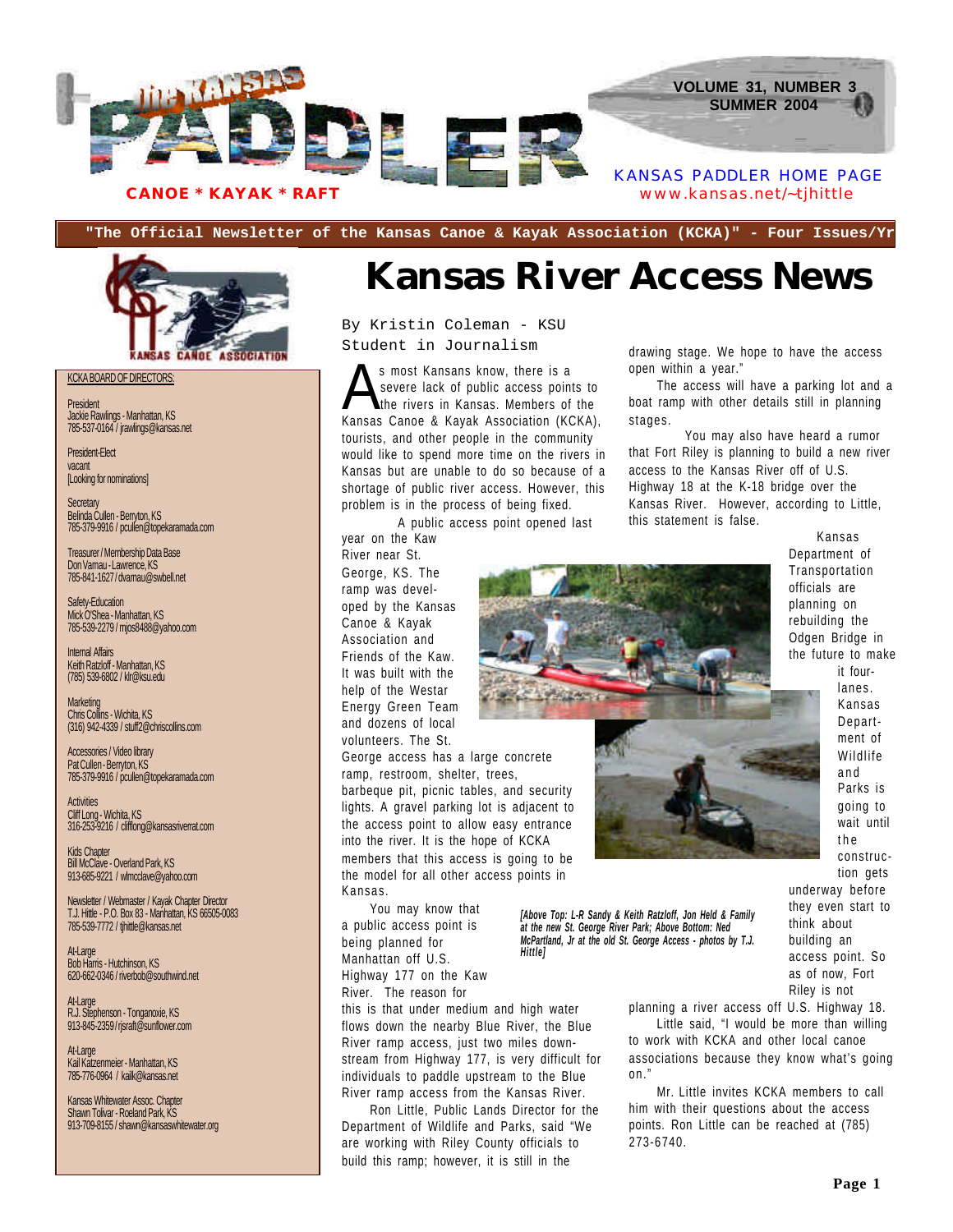### *KCKA Spring Rendezvous - Record Turnout!*

By Jackie Rawlings

#### The weekend of May 21- 23 turned out to be a great weekend to hold the KCA Spring Rendezvous. At least that was the consensus of the 45 plus people who participated. It was held at Council Grove Lake at the group campsite in Ritchey Cove.

The campsite turned out to be great. There

was plenty of space for tents and RV's. It has a large pavilion with six large tables and a large grill. The bathrooms were close by and there was easy access to the lake. Near the entrance of the cove were six new beautiful, single shower-bathroom combinations that we all agreed were the nicest camp showers we had ever seen.

On Saturday, 26 boats, 23 kayaks and 3 canoes put in on Munkers Creek, which is just a short distance from camp. It is an extremely protected and beautiful creek. It winds its way east into the flint hills. There are rock bluffs most of the way. We paddled as far as we could upstream, stopped, and had lunch where the kids were able to play in the water. Then we just paddled back to the put in which was a public Kansas Wildlife and Parks Wildlife Area and River Access. No need for shuttling.

Prior to the float, Mick O'Shea, KCA Safety-Education Chair and TJ Hittle, our former Safety-Education Chair, conducted a short safety workshop on using a Rescue Bag, aka throw bag. The course covered how to hold, throw and receive the Rescue Gab, and what to do and what NOT to do. The workshop was well received. Everyone had an opportunity to practice on a moving "victim" in Munkers Creek. We hope all of our members add a Rescue Bag to their equipment list and know how to use it when they need it.



*[Above: Group photo at Munker's Creek - photo by T.J. Hittle]*



*[Above Right: Pickin'& Grinnin' with Roger Norton, Jack Spiller & TJ Hittle; Left: - photos by Tom Jenkins]*

nice assortment of side dishes & desserts provided by the participants. Before dinner,

> Chris Collins led a lively round table discussion on the pros and cons of becoming an ACA Paddle America Club. All questions were answered and most agreed that like other paddling clubs in the nation, we could use an option to gain some protection against adverse litigious decisions.

> After dinner we had some engaging entertainment with Roger Norton and TJ singing and playing guitars and Jack Spiller on dobro. Roger knows an amazing number of cowboy songs. TJ added his share of rock and roll tunes plus some lively harmonica. Jack Spiller held his own on the dobro. They sang and played for about an hour. What a

treat it was to see Jack Spiller. He has been a member for at least 20

Saturday night was

really fun. The food was great. The fare featured hamburgers, hot dogs and a really years but has not been active for the past several. Jack, thanks for coming to the

(CONTINUED ON PAGE 3)

*The Pathfinder*

#### **OUTDOOR EQUIPMENT SPECIALISTS**



Summer Hours: Monday-Friday: 10:00 am -7:00 pm Saturday: 10:00 am - 6:00 pm



*304 Poyntz Avenue* / Manhattan, KS 66502 *(785) 539-5639*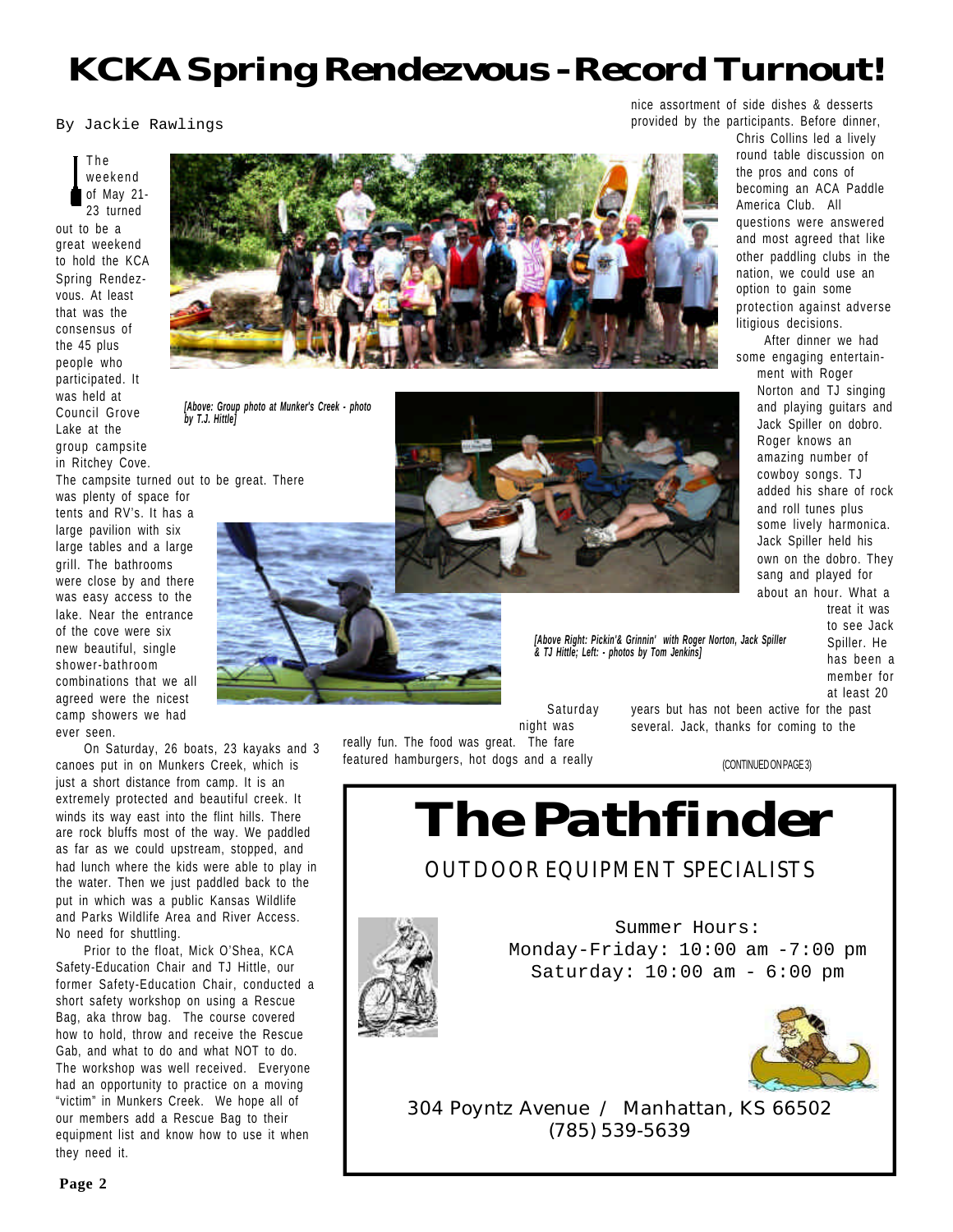

# **Activities Calendar**

"KCKA Members - we need your trips & events"



#### *The KANSAS PADDLER Home Page contains the FULL trip and activities schedule. Some events dates & times may have changed or may not be listed in the KCKA Newsletter, so check it out at: www.kansas.net/~tjhittle/*

#### **JUNE**

June 14, Flint Hills Float, Class 1, an early Sunday morning day float near Manhattan, KS. Meet at 9:00 am. For more details, contact T.J. Hittle, tjhittle@kansas.net or (785) 539-7772. **June 20-25, Colorado Whitewater** - This will be a Class III-IV trip, based generally around the Arkansas River near Salida, CO. We will camp near Nathrop, CO.. For more details, contact T.J. Hittle, tjhittle@kansas.net or (785) 539-7772.

**JULY**

**July 3 - 7, Salmon River, Upper**, Idaho, 68 miles, class II-III. - This trip will start near Salmon and end at Corn Creek and should be a good place for a person to learn the skills of making a multi-day whitewater trip. I have only run a few miles of this trip. For more details or to get on the list contact Cliff Long, <u>clifflong@kansasriverrat.com</u> or (316) 253-9216 after 4 weekdays or on weekends. **July 13 - 23, Salmon River, Lower, Idaho**, 132 miles, class III-IV. - This trip will start at Vinegar Creek and end at Heller Bar on the Snake River. Shorter sections of this can be run by making arrangements. This is a nice trip with about half of it being remote. For more details or to get on the list contact Cliff Long, clifflong@kansasriverrat.com or (316) 253-9216 after 4 weekdays or on weekends.

July 17-18, 2004. July Whitewater Trip. Looking for mostly Class II with III that can be portaged. Prior approval and whitewater equipment are required. Be prepared for a 7-14 hour drive to either Arkansas or Colorado.. RSVP Chris Collins 316-942-4339.

**July 23, 24, 25 - Kansas River**, Junction City -St. George, KS . Class I. Suitable for touring kayaks, recreational kayaks and canoes. Expect a Friday evening launch with two nights on the river. Optional early take out in Manhattan late Saturday afternoon. For more details, contact R. J. Stephenson rjsraft@sunflower.com or 913-845-2359.

**July 26 - August 5, Missouri River, Fort Benton to James Kipp Recreation Area, Montana**, 149 miles, class I. - This is the Missouri Breaks or Wild and Scenic Missouri River. Come follow the route Lewis and Clark used 200 years ago to explore the newly purchased Louisiana Purchase. We may even camp in some of the same spots. If possible you should supplement this trip with a visit to the Lewis and Clark Museum in Great Falls. Fort Benton was the inland end of steamboat transportation up the Missouri River. If there is enough interest we can start the trip about 20 miles upstream at Carter Ferry. For more details or to get on the list contact Cliff Long, clifflong@kansasriverrat.com or (316) 253-9216 after 4 weekdays or on weekends. **AUGUST**

**August 1-7, 2004. Great River Rumble '04**. Class I. 185 miles on the Missouri River Brunswick MO to Washington MO. We will be following the Lewis and Clark trail. Normally we have around 125 people from 25-30 states. It's a great time on a Midwest river. Contact Erlene Slingsby 785-632-2389 or e-mail address in the Kansas Paddler newsletter for a brochure with more information. **SEPTEMBER**

#### **OCTOBER**

**October 9 -10, North Fork of the White River, Missouri**, class I-II. - We'll base camp at Hammond Camp and hope for good fall color. For more details or to get on the list contact Cliff Long, clifflong@kansasriverrat.com or (316) 253-9216 after 4 weekdays or on weekends.

**October 23-24, 2004. KCA Fall Rendezvous**. Old Goat Ranch, Mulvane, KS. Watch for a group email, an ad in the KANSAS PADDLER Home Page, and a preview in the Fall Kansas Paddler Newsletter.

(Pecos River............CONTINUED FROM PAGE 4)

#### Rendezvous.

After the concert, TJ showed some fantastic slides of his latest trip in the Salt River Wilderness,

which is in the Apache Mountains in eastern Arizona. Roger Norton and Jim Johnson, the permit holder, had also been on the trip and were excited to see and help narrate the slides. The Salt River canyon is beautiful. Sunday

morning, some of

the braver souls, namely Larry Storer and Roger Norton, put in on the lake, which was extremely choppy. By the time they got back, the white caps were making the lake pretty exciting. After packing up camp, several of us had a leisurely float on the upper Neosho River. This is an amazingly sheltered river that makes you feel like you are somewhere in the deep south with trees over hanging all

along the way. There were several wildlife sightings on the upper stretch. Except for the wonder-

ful Kansas wind, we couldn't



have had a better weekend.





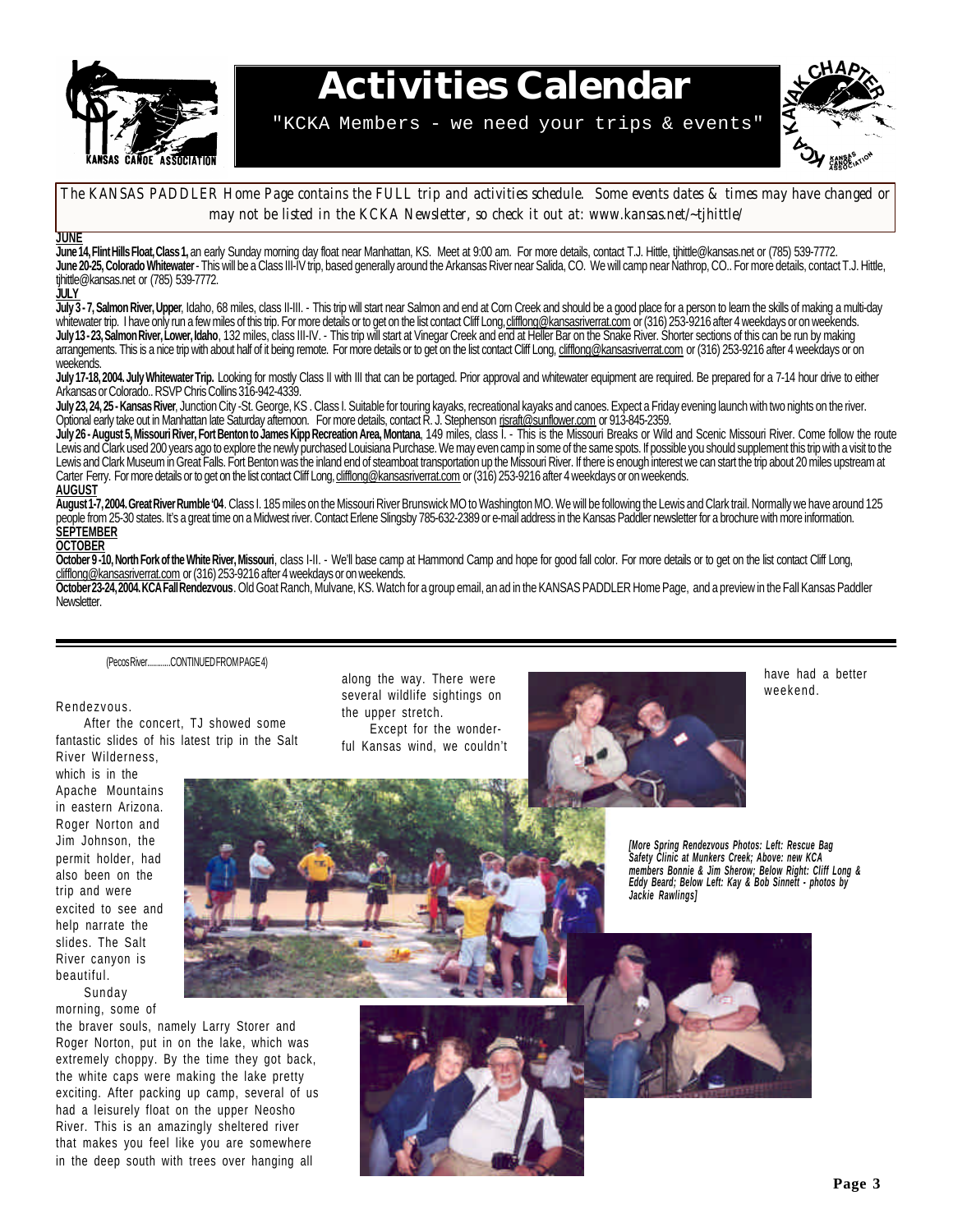# **Pecos River - Trip Report 2004**

Bill Cather, Wally Siebel, James Christians, Bob Coltharp, and I using touring, recreational, inflatable, and sit-on-top kayaks. After spending the night hoping we didn't get dumped on by an impending rainstorm we gradually broke camp and got underway. The first couple of hundred yards were over the

By Cliff Long



March 21st we gathered at Emilios Restaurant west of Comstock, Texas to head for the access to the Pecos River near Pandale. Pandale barely exists on the maps and is

only some houses and a community center in actuality. At the put in we unloaded our gear and the nondrivers started making camp while the drivers returned to our parking area near Comstock. At Emilios we picked up



shallow limestone that

*[Top Right: - Bill Cather running the Pecos River; Above: Group campsite; Right: Group looking at the Lewis Canyon Petroglyphs - photos by Les Imboden]*

drivers to bring Terry Burgess and my vehicles back from Pandale after drivers were returned there.

Terry Burgess and I shared duties as trip coordinators. The group consisted of Terry and Eric Burgess, Terry and Jill Frisbie, and Les and Adam Imboden in tandem canoes. Our kayaking contingent consisted of Kathleen Burgess, Martina Ellis, Ray Cowin,

up the old ford. I expected a river much like the Lower

Canyons of the Rio Grande and was delighted to find there were more and better rapids per mile.

The write-ups I read for this trip failed to mention many of the rapids along the way and most rapids mentioned were listed as



class II. At the flow we had (about 200 cfs) I would rate most of the rapids as class II+ to III-. The waves weren't very big but there were plenty of rocks to dodge. Where there weren't rock-lined paths to take there were tunnels through the cane. Some of the cane tunnels were barely wider than our boats and

> most didn't reveal their exit when we entered. Another river hazard was the miles of shallow water with convoluted rock bottom. This section is called the Flutes. You picked a flute to go downstream in and hoped that it led to deeper water, not a dead end. If your flute led to a dead end or shallower water you got out and dragged your boat a few feet to several

hundred yards. To help you misjudge your route there was an upstream wind.

Camps were, mostly, on solid rock near river level. There is nearly no sand along the Pecos as the limestone, instead of breaking into pieces, dissolves helping to keep the river bottom abrasive, not slick. At Lewis Canyon we camped on a nice ledge below an Indian art site. Terry took us up on top to show us the rock art there. It is truly amazing to see more than an acre of limestone facing the sky literally covered with

various designs chipped into it. Thursday morning the group divided with the Burgesses and Frisbies slowing down to get out Saturday. The rest of us forged ahead to get out Friday.

The biggest rapid of the trip was Painted Canyon Rapid, a Class III-IV. It is about 125 yards long with three drops and lots of boulders. The book says there is no portage and to line left. We did it all wrong Les and Adam lined on the right and the rest of us portaged on the right. It made a great place for a lunch break after the portage.

Features below Painted Canyon include a Weir Dam to portage (read "drag" across), Big Rock Rapid (house size), and a boulder garden of garage (and larger) size rocks forming a maze in the river. The last eight or ten miles were on Lake Amistad with an upstream wind. By the time we got off the river we figured we had paddled 59 mile up wind, on a 61-mile trip. It would be easiest to name those who didn't get out of their boats in an improper manner and place but I won't give any names so I don't embarrass myself. Terry's account after the split:

(CONTINUED ON PAGE 14)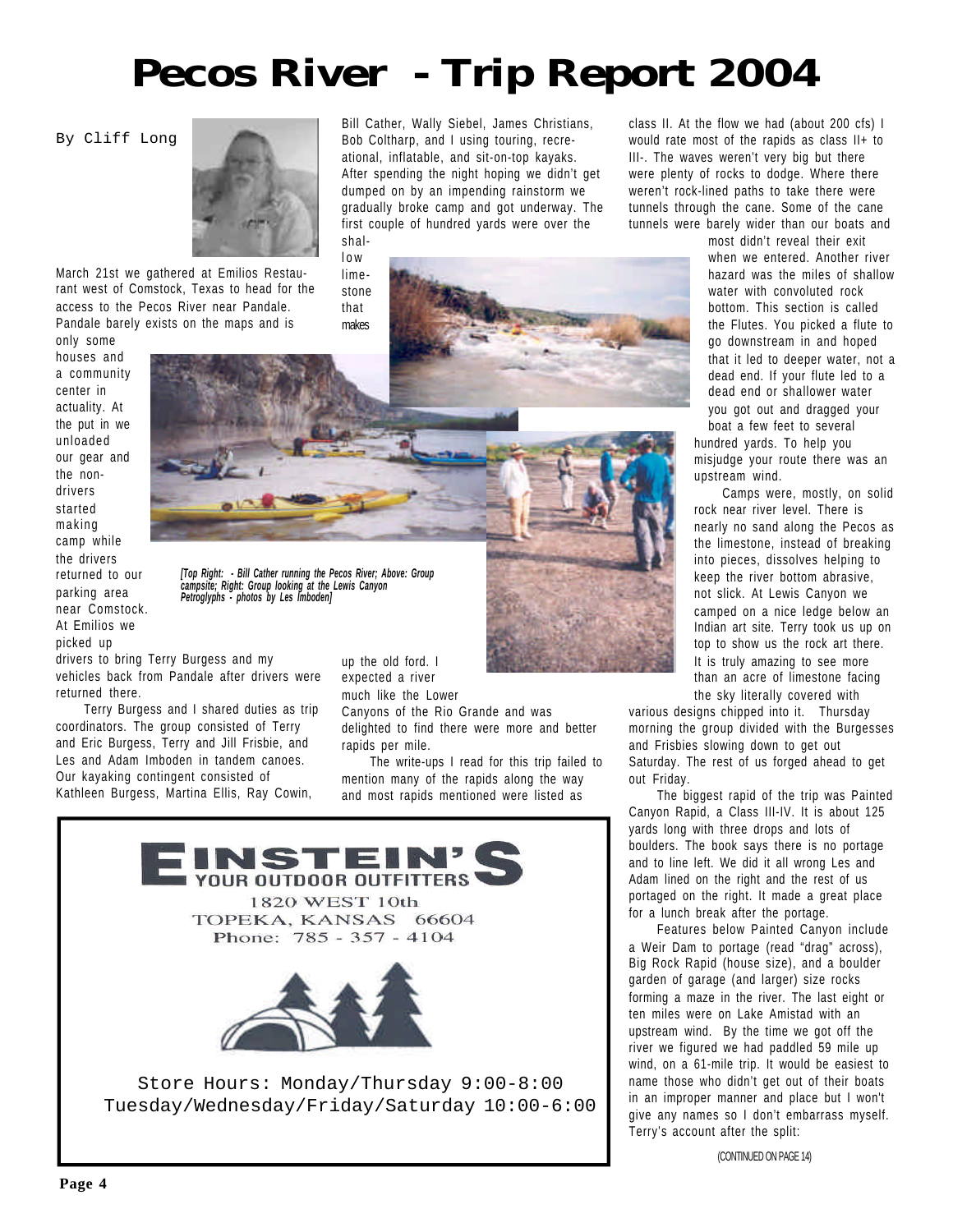# *President's Column*

#### By Jackie Rawlings

woman president of the Kansas Canoe & Kayak Association. I'm proud to lead such a diverse and

fun loving group that represent all that is good about the paddling community. Many of our members are helping others to learn to enjoy water sports in the safest way. Mick O'Shea, Jim Johnson, TJ Hittle, Chris Collins, Roger Norton have all been involved in recent classes. Being out on a river is such a great way to enjoy the outdoors but without proper knowledge of safety, it can become a disaster. Thank you to those of you who help us meet one of our most critical missions.

I hope you will read the article on the Spring Rendezvous. It was great. I want to thank Eddy Beard, TJ Hittle, Mick O'Shea and Chris Collins for helping make it a success. I think it was Eddy who suggested that I do it. Eddy organized the Swap Meet. I don't know that anyone made much money but there seemed to be a lot of trading going on. I was sorry I missed my chance at Cliff's shortest paddle. I'm sure Bonnie Sherow will put it to good use.

We had a very good discussion about whether or not to become an associate member of the American Canoe Association and become a member of the Paddle American Club. This would make us eligible

Fackie Rawlings for liability insurance for our Board members.<br>I truly am proud to say I am the first **Richard Seaton, member and attorney, voiced SMW** for liability insurance for our Board members. his opinion on why we should. We all hope that nothing bad ever happens to someone



on a KCKA sponsored trip or event. It could happen. I know there are members who would be glad to serve on the Board if they had some assurance that their liability is minimized. The Board will continue to discuss and analyze the pros and cons. There were some

> very positive arguments made in

*[Above: Jackie Rawlings on the Mulberry River, AR - photo by T.J. Hittle]*

> favor of joining. It would mean an additional fee to participate in a KCKA sponsored event. If you have an opinion, send them to either Chris Collins or me.

> I want to welcome the Kansas Whitewater Association Chapter to the KCKA. They add a new element to our club. There was a great article in the last issue about this group. I also want to welcome several new Associate members, the Pathfinder from Manhattan, the Kansas City Paddler from Peculiar, MO, GTS.com from Wichita, and Sunflower Outdoors from Lawrence, KS. Our Associate members help support our newsletter, which is the biggest expense of our organization. Be sure and support them whenever possible.

Have a great and SAFE summer!



Store Hours: Monday, Tuesday, Wednesday, Friday, Saturday: 10:00 am-6:00 pm

Thursday: 10:00 am-8:00 pm



Sunday: 12:00 noon-5:00 pm

*804 Massachusetts St.* Lawrence, KS 67206 *(785) 843-5000*



"Prairie River - Paintings and Prints by Lisa Grossman"

June 1 - July 16, Lisa Grossman will be

showing work based on the Kansas River at the Lawrence Arts Center. For the show, "Prairie River - Paintings and Prints," she took several flights during the last year along the length of the Kaw and



documented it with camera and video. She used this footage to make a series of oils, watercolors and prints.

"As an artist, of course, I'm interested in the visual - the stunning beauty I've discovered flying over the Kaw (Kansas River), and I want to share that with folks. As an outdoors person and environmentalist, I want to raise awareness and appreciation for our magnificent river," says Grossman

The show will be at the Lawrence Arts Center, 10th and New Hampshire, Lawrence, KS and will hang June 1 - July 16. The opening reception is June 4th, 7-9 pm. A gallery talk, "Contemporary Prairie Paintings" will be presented by Elizabeth Schultz followed by a panel discussion of Ms Grossman's show. This event will be Tuesday evening, June 8 at 7:30 pm at the Lawrence Arts Center.

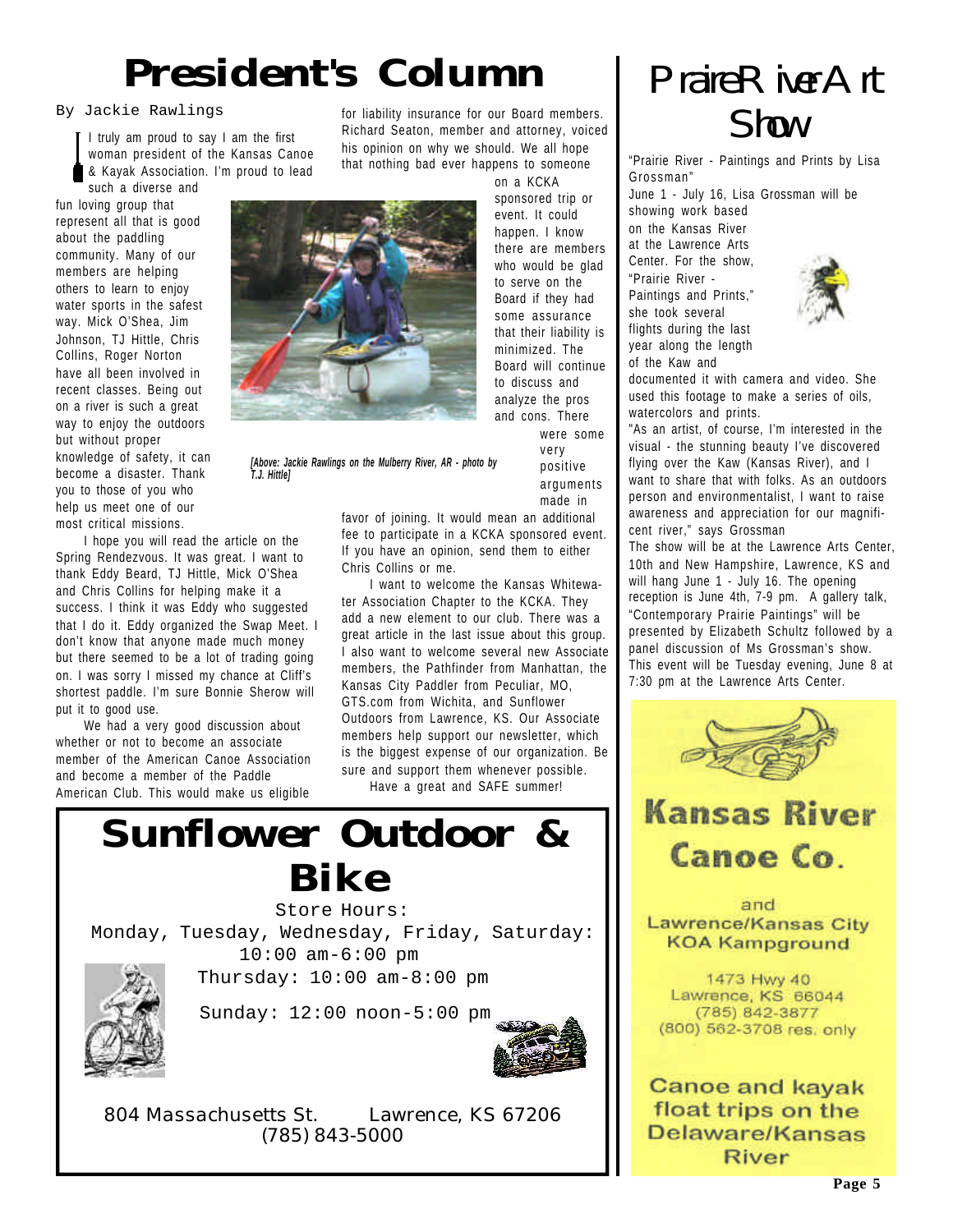### **Should KCKA Become an ACA Paddle America Club?**

By Chris Collins



Currently KCKA has no liability insurance of any kind to protect or defend itself, its officers, its board or its club members.

Lawsuits are much more common today than they were 25 years ago when KCKA was created. We now have an industry of plaintiff attorneys who are constantly on the lookout for accident victims as potential clients. They typically file suits and then ask questions later. For them, it is a numbers game. The cost of filing is low compared to the potential return on their investment. The more suits they file and the more people they name in each suit, the better chance they have of making a hit.

If you are named in a suit, you will be required to answer the suit and you will likely be deposed. Your defense can easily cost you a few thousand dollars. One of the reasons to have liability insurance is to cover the cost of your defense. In addition to the cost of defense, a plaintiff win in the absence of liability insurance could be devastating.

By the way, it won't make any difference to a plaintiff attorney whether you call yourself a "trip leader" or "trip coordinator".

Neither will it reduce your risk of being sued if you schedule a private trip with your friends, and call it a "shared expense" trip. The attorney for your friend's surviving spouse won't care how you worded it. Liability waivers are necessary but they won't stop a suit from being filed, and waivers have limitations. For instance, a person can't

several that have insurance through the American Canoe Association (ACA). ACA has contracted with an insurance carrier to provide canoe clubs with affordable liability insurance program designed especially to be friendly for paddle clubs. Their most popular plan is linked to what they call "Paddle America Clubs". To participate, KCKA will



*[Above Discussion group on the ACA Paddle America Club issue, led by Chris Collins - photo by Jackie Rawlings]*

waive ALL their rights. If you are found negligent, a waiver will mean nothing.

I contacted several canoe clubs to see what they do for insurance. Some, like us, have no insurance. One club is paying several hundred dollars per year. I found

ACA "Paddle America Club". Here are a few clubs and organizations in nearby states that have decided to become a Paddle America Club. Arkansas: ARKANSAS CANOE CLUB. Colorado: ASPEN KAYAK SCHOOL, DURANGO WHITE-WATER, FIBARK YOUTH PADDLING TEAM, GIRL SCOUTS-MILE

need to become an

HIGH COUNCIL, HORIZON PROGRAM KAYAK CLUB, PIKES PEAK WHITEWATER

(CONTINUED ON PAGE 14)

### *Welcome New Members*

Rachel, Barbara & Jim Hoppins- Wichita, KS Linda Rae- OneWithGaia.com- Frankfort, KS John & Wilma Payne- Berryton, KS The Pathfinder- Manhattan, KS Steve Deyoe- Wichita, KS Kirk Haney & Shirley Hess- Wichita, KS Walter Savage- Holyrood, KS Clif Finley- Wichita, KS Tom & Carol Hadorn- Wellington, KS Tom & Debra Jenkins- Bel Aire, KS Paul Becker- GTS, Inc- Wichita,KS Lloyd Funk- Fall River Canoe Trips- Eureka, KS Rich Scillia- Wichita, KS Dennis Woodworth- Wichita, KS Mark Johnson- Mission, KS

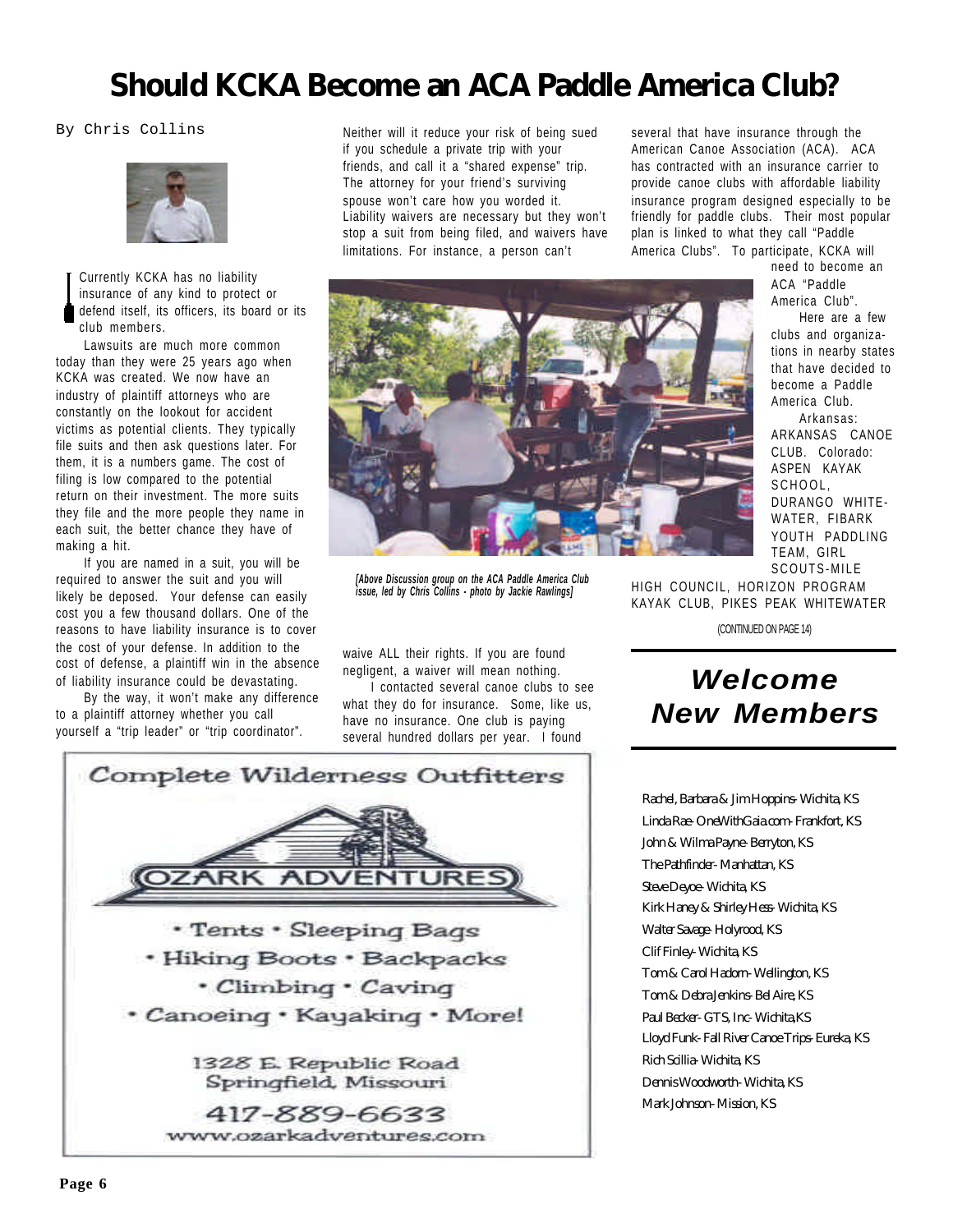# *Actions n' Captions*



[Above George the Dog has really taken to Kayaking. George has his roll down and is progressing towards Class III runs in the greater Wichita area. Watch out, you crazy whitewater cats! - photo by Roger Norton]



*[Above: - A typical group campsite on the Pecos River, TX - photo by Ray Cowin]*





[Above: Jim Johnson - "hands surfing" on the Arkansas River in Wichita, KS below the tubes on 21st Street - photo by Kirk Haney]



*[Above & Right: Mason & Terry Corbin were in Eleuthera Bahamas in April and did some exciting kayaking in the Exuma Sound. As you can see from the photos the rock & cliff formations were incredible! - photos by Terry & Mason Corbin]*





*[Above: - Richard Seaton, Jr executes a successful "Arkansas ender" in his touring kayak off the banks of the Little Blue River - photo by Keith Ratzloff]*



*Inspired by Nature*

**Coleman Factory Outlet Store & Museum**

 *"For all your outdoor needs"* 235 N. St. Francis - Wichita, Kansas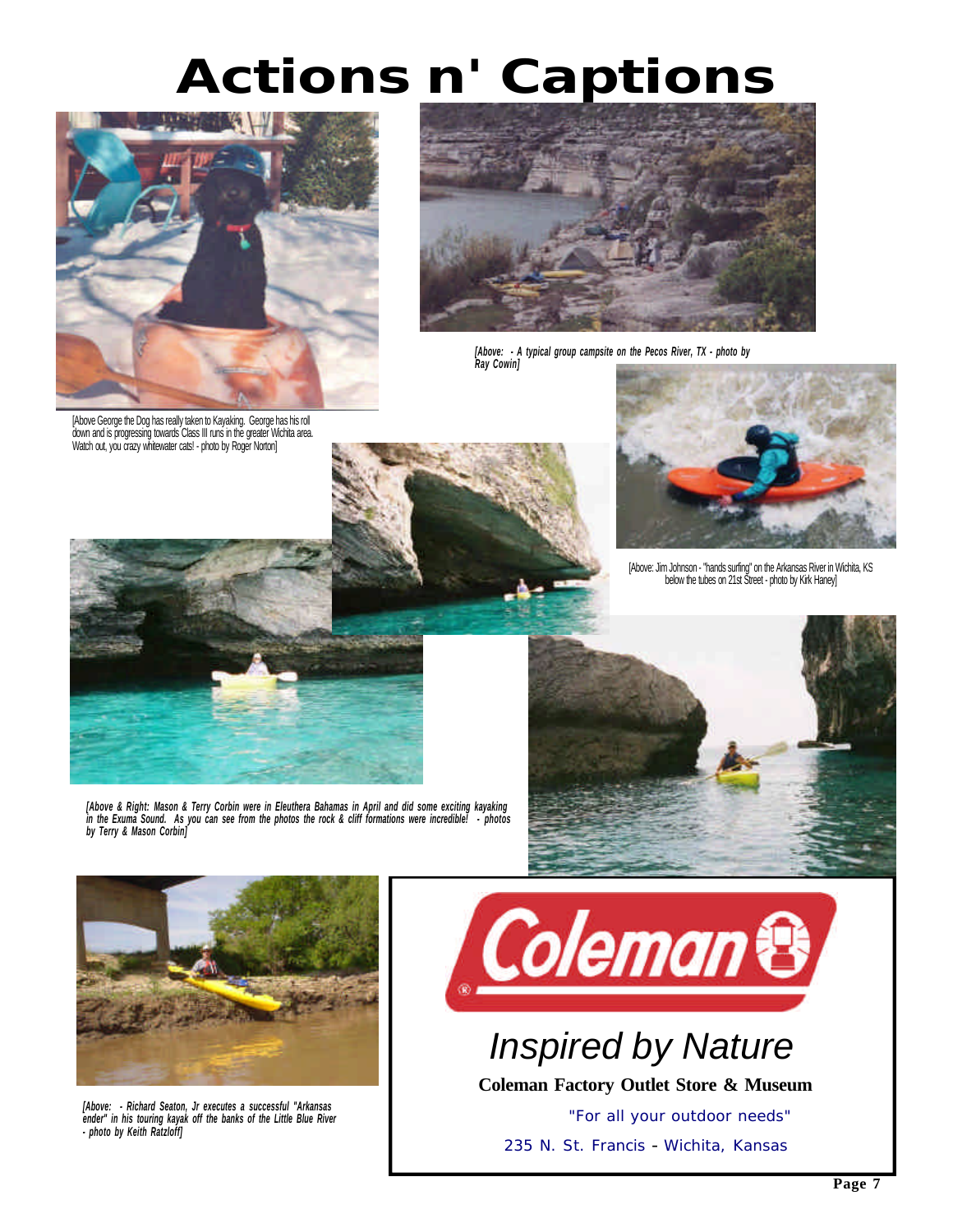### **Green River, UT Revisited...Labyrinth & Stillwater Can-**By Ray Cowin **yons - 2004 Trip Report**

Last year Cliff Long led a river-canyon hiking trip on the Green River. That trip was enjoyed so much by the partici-

pants, that we decided to do it again this year. We chose to go a little earlier this year, (good choice), to avoid mosquitoes and have cooler weather. Unfortunately, Cliff couldn't make the earlier date (May 5 thru 16), but the rest of us could. On May 5 we met at Texs Riverways

at 8:00 AM. The group consisted of Greg & Fran Lazear (Open

Canoe), Bill Cutler (Double Kayak), Mikall Ryan (Sea Kayak), and Ray Cowin (River Touring Kayak).

**Cowin]**

 Day 1: We launched at 11:00 AM. The first three hours slid by rather easily. Then the wind started to pick up and we fought stiff headwinds the rest of the day. Even against the wind, we made good time and traveled 25.5 miles to arrive at our first camp location, Trin-Alcove Bend.

 Day 2: This was a hiking day since there were three short canyons to be explored at this location. The middle and right canyons proved to be the most

interesting. The day was spent enjoying the canyons. Some of us topped off the day with a dip in a pool near our camp.

 Day 3: We broke camp early and started down

river. Our goal that day was Hey Joe Canyon, about 14 miles away. Greg and Fran decided to explore an interesting side canyon along the way. The rest of us went on to Hey Joe and made

[**L-R:** *Bill Cutler, Fran Lazear, and Greg Lazear. Photo taken in right canyon of three canyons area* **- photos by Ray** camp. There was enough time left to visit the old inactive Uranium

the canyon.

 Day 4: Two Mile Canyon was our destination that day (about 14 miles). Along the way we passed Bowknot Bend, where I chose to climb up to the saddle. The saddle is a narrow piece of land between two sections of the river. It was a nice view, probably not worth the climb to see it though. After arriving at Two Mile Canyon we made camp and later checked out the canyon. Greg and Fran came back after dark by flashlight.

mines and walk up

 Day 5: It was a short trip that day, only six miles. We camped on a ledge at the



mouth of Hell Roaring Canyon and visited the D. Julien 1836 Mai rock carving. We also hiked part way up the canyon. Greg and Fran checked out Horseshoe Canyon and rejoined us later.

 Day 6: Mineral Bottom was our first destination. Arrangements were made with Tex's Riverways to re-supply us with food and water and pick up trash at this location. After the exchange we paddled on down to Horsethief Canyon. Camp was made and then we hiked the canyon, but not to the end, due to time constraints.

 Day 7: We passed the Wild Bunch Cabin and Lookout Tower. The group decided not to stop, since we had visited those things before. We stopped at the Anderson Bottom Spring to top off our water supply. As we left Anderson Bottom, the wind started to increase. We decided to camp at Holeman Canyon. The hike up the canyon was short and not too impressive.

 Day 8: Weather was much cooler now. We camped on a ledge near Mile 17. The rest of the group explored a short canyon and climbed out of it and dropped down into Horse Canyon to explore. I stayed in camp due to blisters.

 Day 9: Jasper Canyon was our destination today, only about seven miles. We arrived early and therefore got our choice of campsites. We hiked to the waterfall, which consists of water droplets that meander with the breeze. We then tried to climb out of the canyon, but decided it was too dangerous, and returned to camp. Indian ruins are also at this location.

 Day 10: It was another short paddle day, only 5 miles. Water Canyon at Mile 4.5 was our destination. This canyon, as its name implies, usually has pools of water in it. Some of the group hiked up and out of the canyon.

 Day 11: This was the final paddling day, and we camped at the upper campsite at Spanish Bottom. We arrived early, registered our campsite, and made camp. In spite of mid-afternoon heat, I decided to visit the Doll House. It is a hot, steep climb, but I thought it was worth the effort. The rock formations are great and there is a good condition granary to be viewed.

 Day 12: Our outfitter, Tex's Riverways, arrived right on time to pick us up. After everything was loaded, we sat back and enjoyed the ride up the Colorado River to Moab.

I think this is one the best multi-day, flat water trips for those who enjoy hiking as well as paddling.

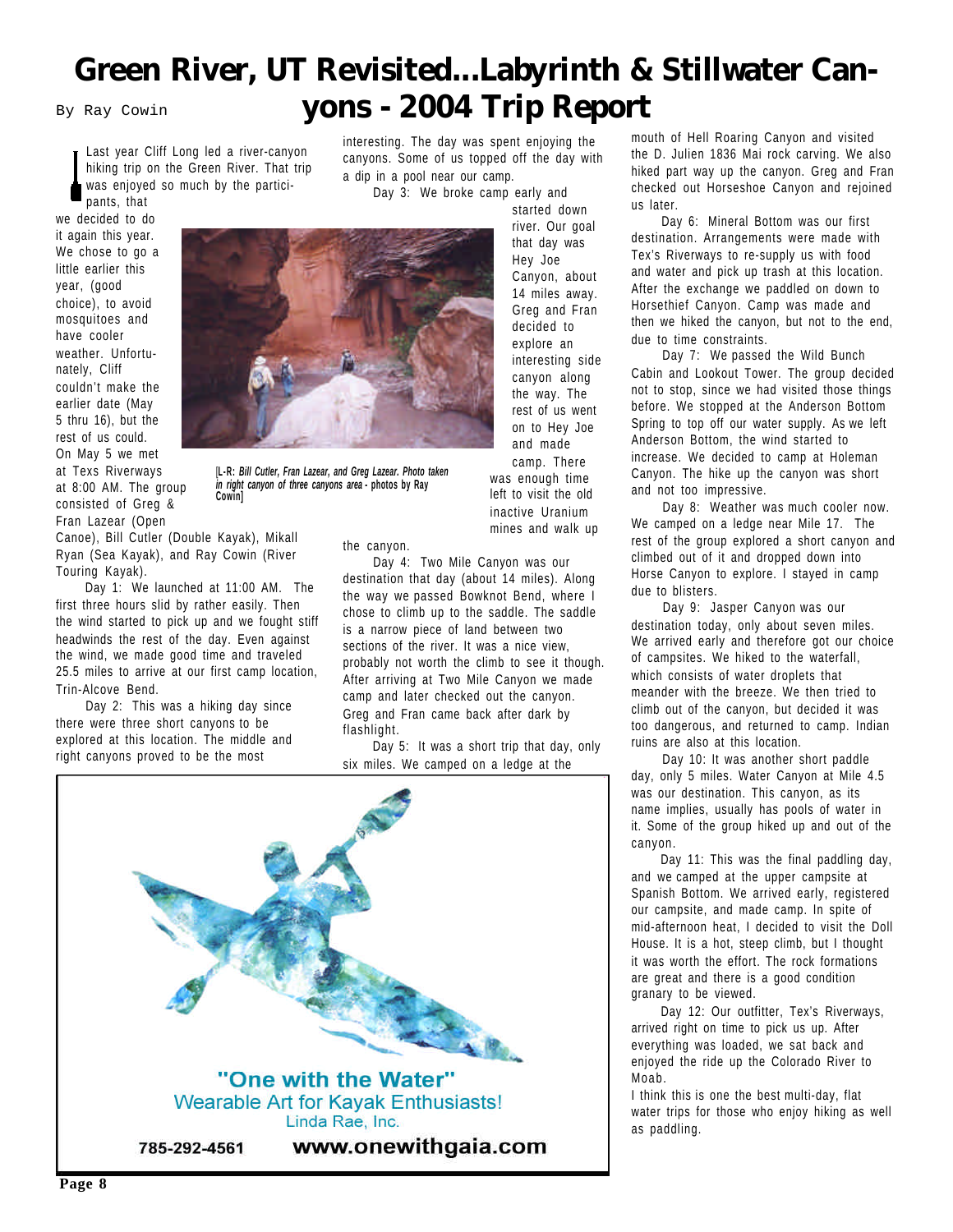### *Salt River Wilderness, AZ - Kayak Self Support Expedition - 2004 Trip Report*

By T.J. Hittle

Some rivers & canyons are simply breathtaking. The Salt River Wilderness, located east of Globe, AZ on the Apache Indian Reservation is one of those.

With all of the uncertainty, rumors, and speculation about water levels, the trip went perfectly and was a fabulous adventure for all seven of us, with one raft and six kayaks along. Members included Jim Johnson, Roger Norton, Dave Murphy, Dave Reid, Bob Coltharp, Joe Galeazzi, and myself. Of course, we had the benefit of considerable experience and the expertise of Bob Coltharp, 20+ time raft veteran of the Salt River. In case you ever want some reliable information on the Salt River, Bob is the man to contact.

We did several things differently than some Salt River trip groups due to

that the first 8 miles are generally the worst for rafts at lower levels, we ran Bob down to the end of the so called "day-run" on the first day to launch. We camped there the first night.

The kayaks launched at the Apache



about the clean and deep sidechute run past Gleason Flats on the right and never stuck his raft on skimpy shoals once during the entire trip. His knowledge of the camps was top shelf too. We had the benefit of early starts and early



the lower water levels. We launched Monday, April 19th, at about 820 cfs. By Friday, the water at the put-in was 650 cfs. Knowing that we were going to have lower water levels, the kayaks were all self-support in big Grand Canyon style boats. Each kayaker had his own clothes, personal gear, bag, pad, shelter, breakfast food, lunch food, cup, plate, spoon, and we shared the group items such as stoves, first aid kits, freeze dried food, spare paddles, water filters, etc, etc. We also had a provision for a small porta-potti in our only inflatable kayak, but did not need that option since Bob was able to carry that item.

Bob, our only rafter, took his 14' Hyside self-bailer to carry the porta-potti, a very small fire pan, his Katadyn Expedition water pump, a small cooler with some food and beer, one night's group food, basic raft part and gear, along with his personal gear. He was loaded about as lightly as I have ever seen any raft...........anywhere. Also knowing

*[Top Right: Cactii in bloom on the Salt River; Top Left: Roger Norton runs Black Rock, Class IV+; Left: Dave Murphy runs Eye-ofthe-Needle, Class III; Right: Dave Reid runs 3-Way, Class III - photos by T.J. Hittle]*

Indian access at Hwy 60. Bob's expertise on the rapids of the Salt was incomparable. He ran every rapid almost perfectly, barely touching the sides of boulders as he ran through. His runs down the big drops of Black Rock & Quartzite

were amazing. Of course, he ran the right side of Quartzite, knowing that the left side is notorious for raft damage. He knew



camps, with our choice of any campsite. The kayaks all did well too, with only two minor spankings and a couple portages

(CONTINUED ON PAGE 13)

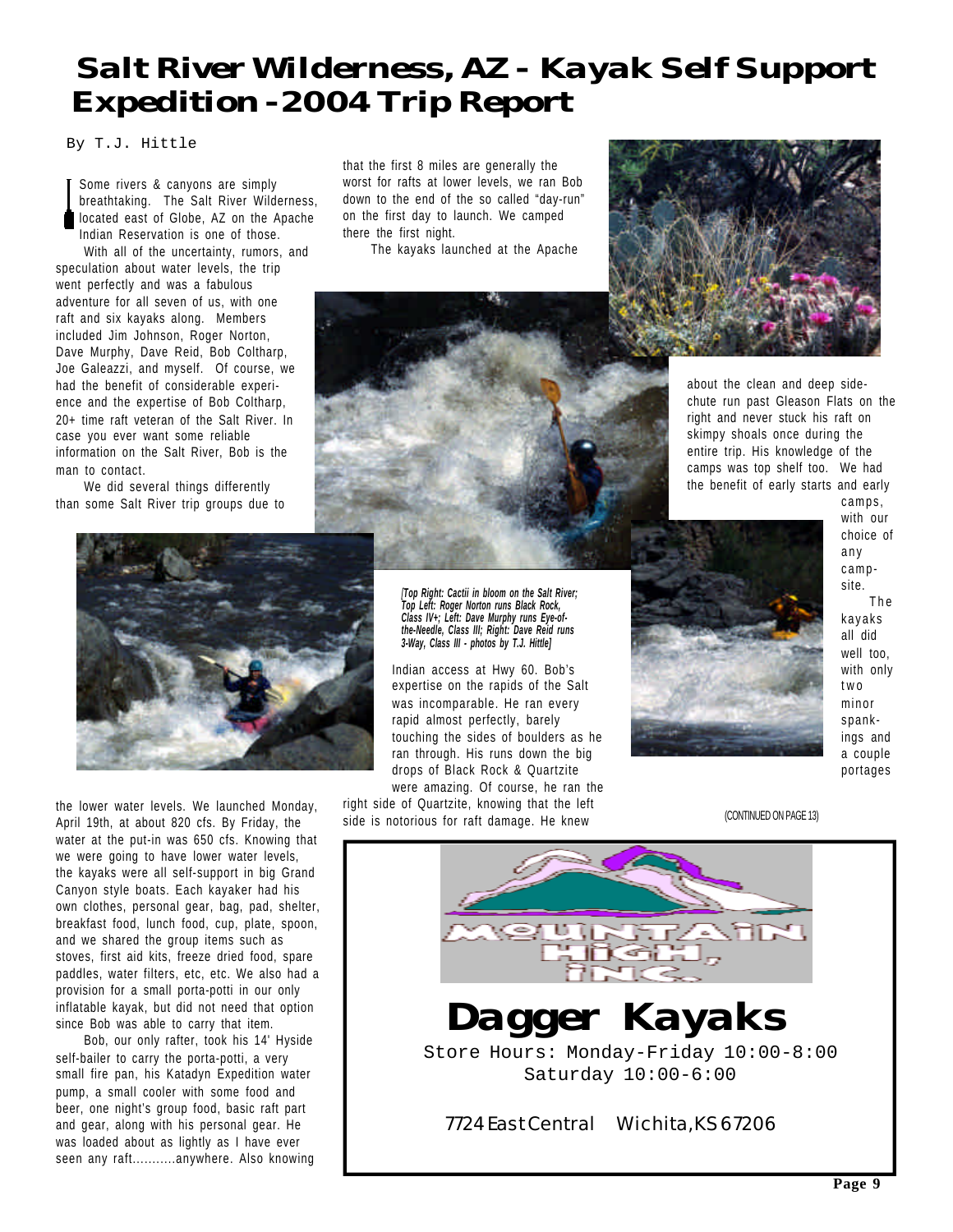*White River - a Trip Testimonial*

By Clifton Finley

North Fork of the White River, MO - April 17-18, 2004 *M y Background* I began kayaking in the Pacific Ocean ten years ago. I had a siton-top Ocean Kayak—a Scupper Pro. After six years of playing in the



[Above: Clif Finley on a typical North Fork spring float - photo by Chris Collins]

bays and surf, and running Class II rivers, I had maxed-out my boat and skills. I wanted more, so I bought a Necky Jive and took three, two-day classes from California Canoe and Kayak. I subsequently ran several Class III and IV California rivers, most of which were within a three-hour drive of my home. After moving to Wichita, I saw only one instance of kayaking in two years. My skills were *very* rusty. I had lost my Eskimo roll (I didn't think that was possible) and felt uneasy even in Class II water. One month after meeting Jim Johnson, Roger Norton, and Chris Collins, and after boating with them briefly a couple of times in Wichita, I made a weekend trip to the North Fork of the White River.

*The Trip* The trip is approximately 800 miles round-trip from Wichita. I had to chuckle at myself for driving seven hours to run a Class I river, but I enjoyed getting better acquainted with Chris Collins enroute. We rendezvoused on Saturday morning with ten others who also made the trek from various points.

*The Setting* The river is fed by several natural springs. (When you go, make it a point to see Althea Springs at Patrick Bridge. It is probably the prettiest spot on the river). Water quality: clear and refreshingly cool. The shore is lined by groves of trees, though houses are occasionally visible. We saw many turtles; fish; deer; a water moccasin; and several birds, including an eagle swooping down over the river. The days were warm and sunny, with a little breeze; the nights were comfortable and cool with few insect pests.

*The River* On Saturday we ran 14 miles of the river, from Hammond Camp to Patrick Bridge. There is a nice drop about halfway down (approximately a two-foot

drop). It is a fun place to surf. On Sunday

morning we ran the five miles from Patrick Bridge to Dawt Mill. (Beware of the muchsteeper drop at Dawt Mill).

The water level was perfect to practice skills. (The gauge at Tecumseh read 2.75 feet/900cfs). We did eddy turns, peel-outs, Eskimo rolls, and surfed to our hearts' content. Learning to

(Salt River..........CONTINUED FROM PAGE 9)

at two of the bigger drops and with plenty of play and surfing along the way for the big boats that we had. The support and experience of the entire group was very high and we kept the minor issues minor with good rescue and backup at each major drop. We used my standard buddy system along the way, thus adding another higher level of support. We all ran Quartzite perfectly and things went very well in the Salt River Wilderness section.

As you probably guessed, the group experienced fabulous weather along the way. If you know the Salt Wilderness, you know the scenery & wildlife were incredible. A great many of the cacti were in bloom along the way in late April. As a horticulturist and Landscape Architect, I really looked forward to seeing the slides. They were beautiful and surf in Class III California whitewater had been intimidating for me, and didn't afford me the best opportunity to perfect my technique. On the other hand, surfing in the smaller waves of the White River allowed me to focus on technique without having to battle more substantial hydraulics. It was a difference I thoroughly enjoyed, and I am now confident enough in my skills to look forward to the Ozark whitewater trip coming up May 8th-9th .

It was a wonderful trip for many reasons. I am thankful that God made rivers, and that He made friends with whom to enjoy them. Hope to see you on the river!

were recently shown at the KCA Spring Rendezvous. Each day, we spent just a few hours on the river, averaging 10 miles/day over 5 days, leaving plenty of time for side hikes along the way and relaxing at each camp.

Because we were self-support and using good quality freeze dried food, we eliminated the need for normal extra support, the typical kitchen, large coolers, ice, etc, etc. The food was terrific and we all had a great time experiencing various food processing brands each night with a typical fare that was done in a smorgasbord style.

I highly recommend low water trips on the Salt River Wilderness with the caveat that the trip style is organized to match the lower water flows.

**New Location - 21911 Branic Drive, Peculiar, MO 816-779-1195 www.kcpaddler.com Email: shop@kcpaddler.com KCA members receive 10% discounts on boats and gear** *Kansas City Paddler* Our new facility has twice as much room in the showroom and an on site warehouse. This allows us to have over 150 boats in stock and a more extensive line of gear. We are able to offer on the water demos at the city lake that is just 3 miles away. **Canoes \* Kayaks \* Paddling Gear & Clothes**

**that is in stock!**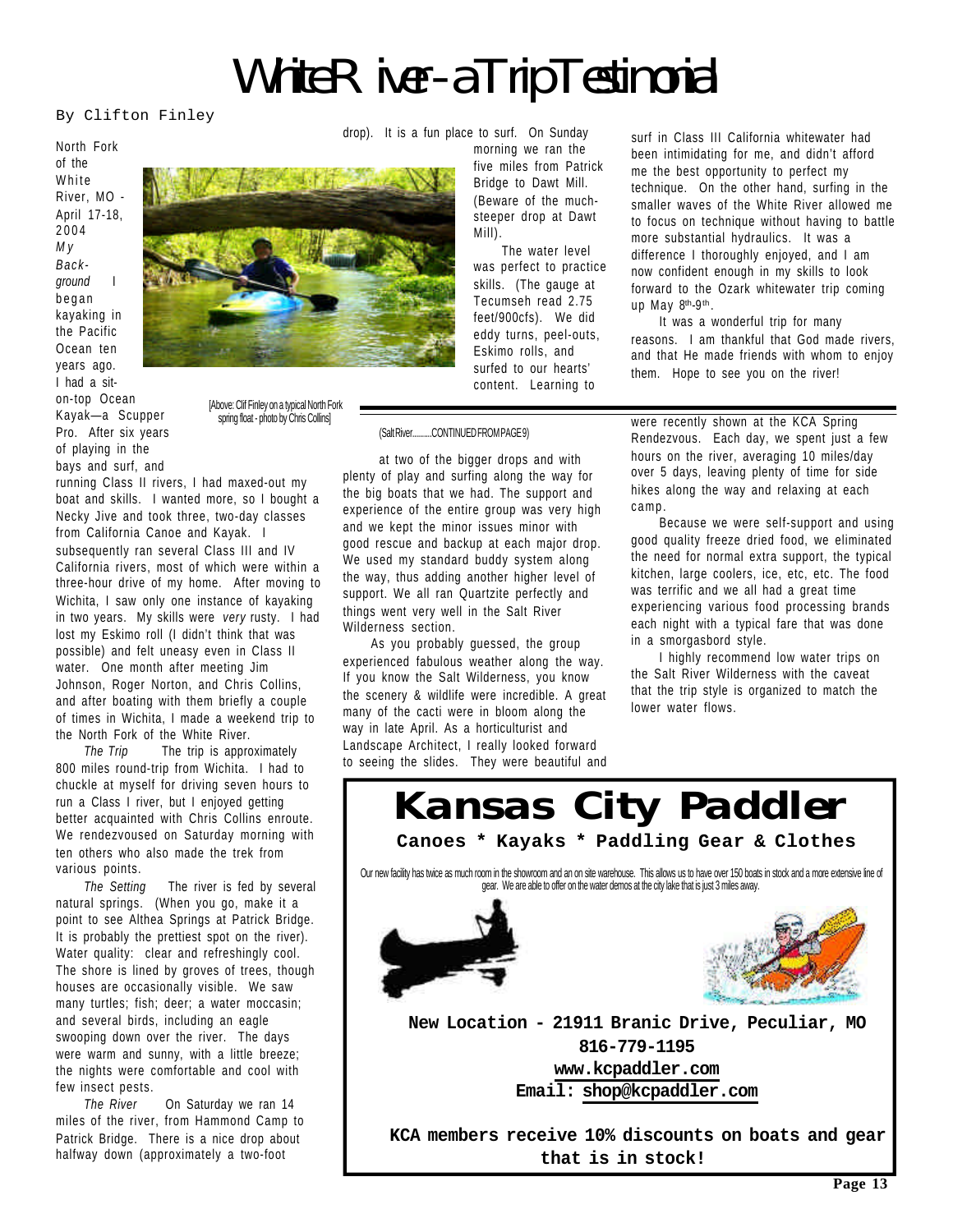CLUB, ROCKY MOUNTAIN CANOE CLUB, ROCKY MOUNTAIN SEA KAYAK CLUB. Missouri: KANSAS CITY WHITEWATER CLUB, MISSOURI WHITEWATER ASSOCIATION, MU CANOE & KAYAK CLUB, OZARK MOUNTAIN PADDLERS, STREAMTEACH INC. Oklahoma: OKLAHOMA CITY OUTDOOR NETWORK. Texas: ALAMO CITY RIVERMEN, AUSTIN PADDLING CLUB, BAYOU CITY WHITEWATER CLUB, DALLAS DOWNRIVER CLUB, HILL COUN-TRY PADDLERS, HOUSTON ASSOC. OF SEA KAYAKERS, HOUS-TON CANOE CLUB, PADDLING ANGLERS IN CANOES & KAYAKS.

A few adjustments on our part will be needed to participate in the plan. All individuals who participate in KCKA float trips will need some type of ACA membership and will need to sign an ACA liability wavier in addition to the KCKA waiver. To satisfy the trip requirements a participant can be an annual member of ACA or they can pay a \$6 event fee. KCKA members who don't paddle won't need ACA membership unless they are an officer or board member.

Trip leaders will need to submit their trips to ACA prior to the event and then follow-up after the trip by forwarding a trip roster and any money collected to ACA or a club representative. Trip proposals can be sent by email or fax as late as Friday for a short notice weekend trip and ACA will let you name several rivers as possible locations. The actual mechanics are much more friendly than the rules posted on the ACA website.

Each participant must agree to wear a PFD and if Class II or greater whitewater is involved they will agree to wear a helmet. An exception for the helmet can sometimes be obtained via a written request to ACA.

ACA will give each KCKA member a big discount on ACA membership when KCKA becomes a Paddle America Club. With this discount, a single membership is \$20 and family membership is \$25. If you paddle once or twice a year then a \$6 event fee will be more appropriate. A subscription to Paddler Magazine is included with an annual membership. The cost to KCKA is \$75/year for a club membership.

As a KCA board member, trip leader and frequent participant, I am looking forward to obtaining liability insurance to cover all trips affiliated with KCKA. The availability of insurance will motivate me to convert my uninsured private trips to insured KCKA trips.

Soon the KCKA Board will be asked to approve affiliation with ACA and become a Paddle America Club. If you have any questions, please feel free to contact me at stuff2@chriscollins.com or 316-942- 4339.. I can either answer your questions or put you in touch with an ACA representative.



## **RUGGED-HEAVY DUTY-BACK COUNTRY TOILETS** *GTS.com*

Leave no trace - but your footprints.

#### **For local dealers and more information, contact us at: www.eco-safe.net/**

#### (Pecos River............CONTINUED FROM PAGE 4)

Thursday - We left Lewis Canyon about an hour after Cliff. We lined most of Lewis Canyon rapid. Kathleen and Eric and I each took a turn at running the 2nd rapid in her kayak. Kathleen did well; Eric and I turned over. We had no prior kayak experience but it was so much fun I know I'll end up getting one. While eating lunch, we saw many fish swimming below. I threw them bits of tortilla and watched them readily eat it. Kathleen put some tortilla bits on a hook and caught a big catfish in less than a minute. We ate it for supper that night and It fed us all. We spent Thursday night at Painted Canyon rapid. The wind was awful. It blew a paddle out of the bottom of the boat but we got it back. It actually blew our ice chest over and dumped the contents, but we didn't lose anything. It blew the lid off our storage box although it was bungeed in place; we didn't get that back.

Friday - We portaged everything around Painted rapid - none of us ran that one. We fought wind all day Friday. About noon, Terry and Jill wrapped their boat around a boulder in an un-named rapid/riffle. Kevlar doesn't do well in that situation. It took four of us to free it. We took it ashore and used duct tape to cover the holes. Eric and I took their gear in our canoe. At first it felt like we were piloting a barge. Later we decided it was more like an oil tanker.

Saturday - The wind was down when we awoke, so we departed as early as possible. The wind was moderate for about two miles; then it came up with a vengeance. The weather was so windy and drizzly that apparently the fishermen didn't want to fish. We paddled all the way out without seeing any boats coming down river. We would paddle for a couple hundred yards, then huddle in a small cove or behind a boulder while we'd rest a few minutes. We wondered if y'all had it this bad. End.

### KCKA Accessories Kayak Chapter Videos *T-Shirts - KCKA Decals - Ball Caps - Bumper Stickers Training & Trip Videos*

**Contact Pat Cullen - 6419 SE Stubbs Road**

Berryton, KS 66409 / 785-379-9916 / email:pcullen@topekaramada.com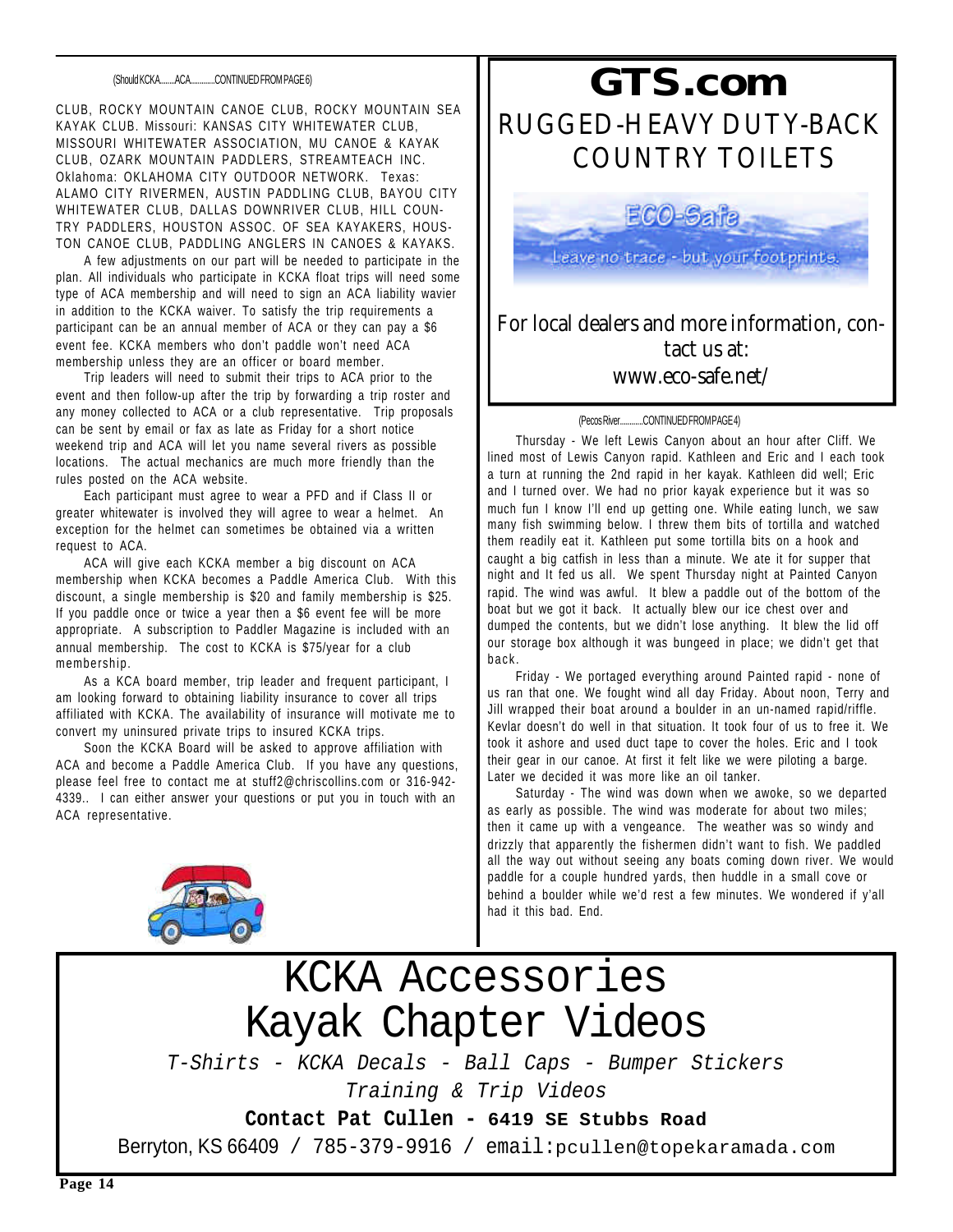| Page                                                                                                                                                                                                                                                                                                                                                                      | <b>KCKA MEMBERSHIP APPLICATION</b><br>PLEASE PRINT LEGIBLY                                                                                                                                                                                                                                                                                                                                                                                                                                                                                                                                                                                                               |
|---------------------------------------------------------------------------------------------------------------------------------------------------------------------------------------------------------------------------------------------------------------------------------------------------------------------------------------------------------------------------|--------------------------------------------------------------------------------------------------------------------------------------------------------------------------------------------------------------------------------------------------------------------------------------------------------------------------------------------------------------------------------------------------------------------------------------------------------------------------------------------------------------------------------------------------------------------------------------------------------------------------------------------------------------------------|
| Home<br><b>CANDE ASSOCIATION</b><br>PADDLER<br>$\boldsymbol{\mathsf{c}}$                                                                                                                                                                                                                                                                                                  | ITHIS PHONE NUMBER & EMAIL ADDRESS WILL BE LISTED IN THE NEWSLETTER ROSTER1<br>My areas of interest include (check all that apply):<br><b>EX</b> Family/Flatwater Canoeing (Class I-II)<br><b>Kayak Touring (Class I-II)</b><br>✍<br><b>Ø Whitewater Canoeing/Kayaking/Rafting (Class III+)</b>                                                                                                                                                                                                                                                                                                                                                                          |
| Copy this one or go on-line in the KANSA<br>Please tell us how you heard about the<br>Kansas Canoe & Kayak Association - check<br>all that apply:<br>€<br>From a friend who boats<br>ø<br>Another KCKA Member:<br>≤<br>KANSAS PADDLER Home Page<br>≤<br>Information at a business (name):<br>≤<br>Article in News Media<br>≤<br>A KCKA activity booth<br>ø<br>Other/Name: | <b>CHECK ONE TYPE OF MEMBERSHIP:</b><br>\$15.00 Single / Family Membership<br>\$45.00 Associate/Business Membership<br>(w/a 6 column inch KCKA Newsletter ad & KCKA website ad)<br>\$200.00 Life Membership<br>(does not include chapter dues)<br>My additional contribution to KCKA Conservation-Access Program<br><b>OPTIONAL CHAPTER AFFILIATIONS</b><br>\$5.00 Kayak Chapter<br>\$5.00 Kansas Whitewater Association Chapter<br><b>TOTAL OF ALL FEES</b><br>Please fill out this form completely, even if you are renewing. Send the application and<br>your check for TOTAL OF ALL FEES to:<br>Kansas Canoe & Kayak Association; PO Box 44-2490; Lawrence, KS 66044 |
| ■ Marketing/Membership<br>■ Flatwater/Touring Trips<br>& Whitewater Trips                                                                                                                                                                                                                                                                                                 | KCKA depends upon volunteer efforts. I am willing to help with these activities:<br>■ Instruction/Safety<br>≰ Special Events, Rendezvous, etc<br><b>Ø</b> Website                                                                                                                                                                                                                                                                                                                                                                                                                                                                                                        |
| friend.<br>ð<br>THE ABOVE, I FREELY SIGN THIS WAIVER AGREEMENT.                                                                                                                                                                                                                                                                                                           | <b>General Waiver &amp; Liability Release</b><br>I, THE UNDERSIGNED, HEREBY ACKNOWLEDGE THAT I AM AWARE THAT THERE ARE CERTAIN ELEMENTS OF DANGER INHERENT IN BOATING ACTIVITIES WHICH ARE BEYOND THE CONTROL OF KANSAS CANOE & KAYAK<br>ASSOCIATION (KCKA), ITS TRIP COORDINATORS                                                                                                                                                                                                                                                                                                                                                                                       |
| Need a membership application for you                                                                                                                                                                                                                                                                                                                                     |                                                                                                                                                                                                                                                                                                                                                                                                                                                                                                                                                                                                                                                                          |
|                                                                                                                                                                                                                                                                                                                                                                           | Revised: 06/06/04                                                                                                                                                                                                                                                                                                                                                                                                                                                                                                                                                                                                                                                        |
|                                                                                                                                                                                                                                                                                                                                                                           | The Kansas Canoe & Kayak Association (KCKA), formerly the Kansas Canoe Association, organized April 26, 1975, is a Kansas Not-For-Prolit Corporation. KCKA is an organization of canoeists, kayakers, and rafters working toge<br>running, education, conservation, access and related activities. Various Chapters of KCKA may be established within KCKA to help support the specific interests of Chapter members.<br>KCKA Bylaws, Outdoor Code, KCKA History, Paddling Tips, Trip Waiver Forms, a list of businesses that extend KCKA Members a discount, and<br>much more can be found on-line in the KANSAS PADDLER Home Page on the Membership Page               |